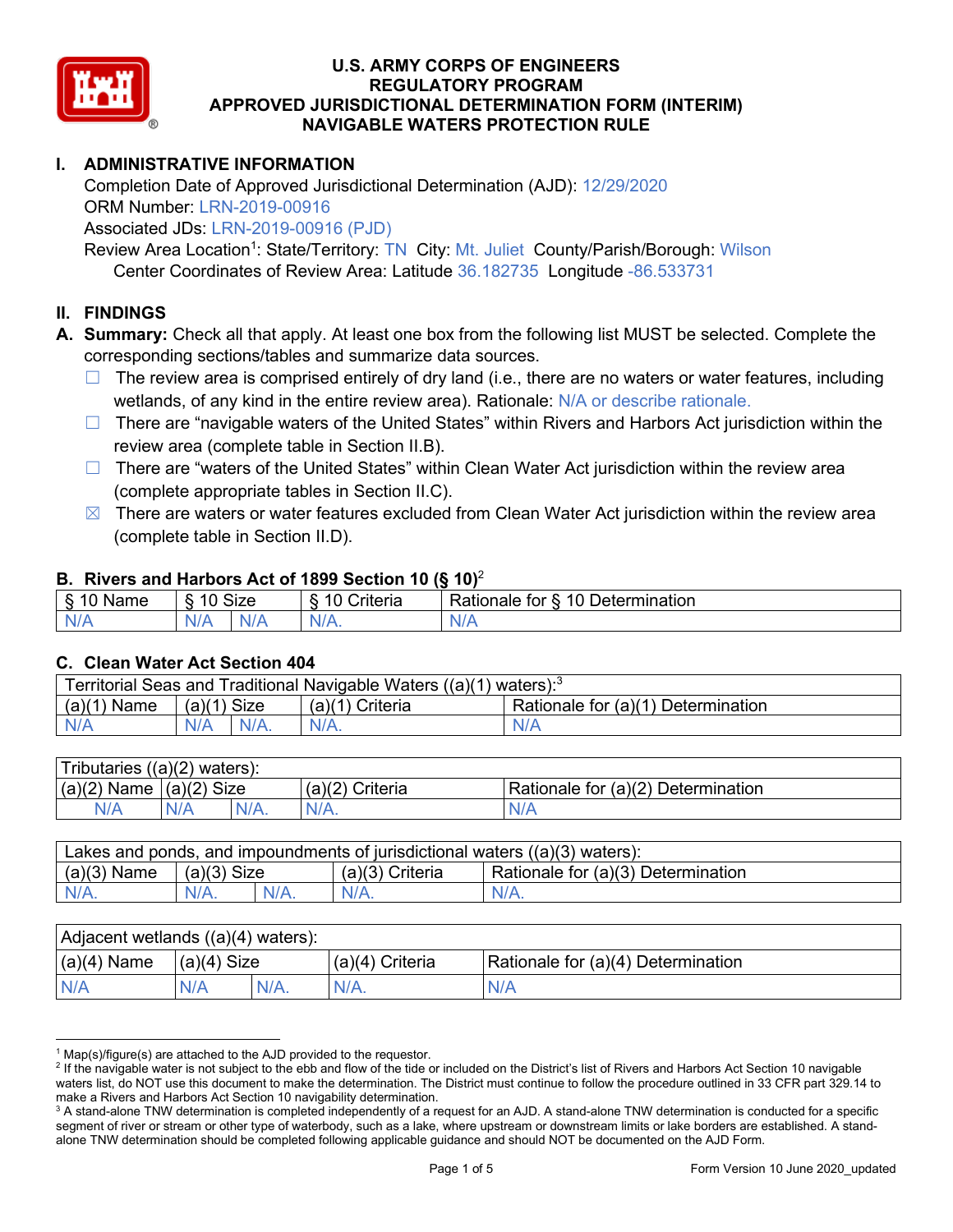

## **D. Excluded Waters or Features**

| Excluded waters $((b)(1) - (b)(12))$ : <sup>4</sup> |     |                      |                                                                                                         |                                                                                                                                                                                                                                                                                                                                                                                                                                                                                                                                                                                                                                                                                                                                                                                                                                                                                                                                                                                                                                                                                                                                                                                                                      |
|-----------------------------------------------------|-----|----------------------|---------------------------------------------------------------------------------------------------------|----------------------------------------------------------------------------------------------------------------------------------------------------------------------------------------------------------------------------------------------------------------------------------------------------------------------------------------------------------------------------------------------------------------------------------------------------------------------------------------------------------------------------------------------------------------------------------------------------------------------------------------------------------------------------------------------------------------------------------------------------------------------------------------------------------------------------------------------------------------------------------------------------------------------------------------------------------------------------------------------------------------------------------------------------------------------------------------------------------------------------------------------------------------------------------------------------------------------|
| Exclusion Name Exclusion Size                       |     |                      | Exclusion <sup>5</sup>                                                                                  | Rationale for Exclusion Determination                                                                                                                                                                                                                                                                                                                                                                                                                                                                                                                                                                                                                                                                                                                                                                                                                                                                                                                                                                                                                                                                                                                                                                                |
| EPH-1                                               | 130 | linear feet $(b)(3)$ | <b>Ephemeral</b><br>feature,<br>including an<br>ephemeral<br>stream,<br>swale, gully,<br>rill, or pool. | EPH-1 was determined to have an ephemeral flow regime<br>based on an evaluation of the submitted hydrologic<br>determination data, information provided by TDEC, and<br>remote sources. The JD report cited that EPH-1 exhibited bed<br>and bank, but lacked primary indicators of streams, including<br>natural ground water table connection and obligate lotic<br>organisms with >2 month aquatic phase.                                                                                                                                                                                                                                                                                                                                                                                                                                                                                                                                                                                                                                                                                                                                                                                                          |
|                                                     |     |                      |                                                                                                         | In addition, in a Hydrologic Determination letter (dated<br>November 21, 2019), Tennessee Department of Environment<br>and Conservation determined EPH-1 to be a wet weather<br>conveyance, which is a non-relatively permanent water that<br>flows only in direct response to precipitation runoff and whose<br>channels are always above the groundwater table.                                                                                                                                                                                                                                                                                                                                                                                                                                                                                                                                                                                                                                                                                                                                                                                                                                                    |
|                                                     |     |                      |                                                                                                         | EPH-1 is an excluded water as an ephemeral feature and is<br>not jurisdictional under the Navigable Waters Protection Rule<br>of the Clean Water Act.                                                                                                                                                                                                                                                                                                                                                                                                                                                                                                                                                                                                                                                                                                                                                                                                                                                                                                                                                                                                                                                                |
| EPH-2                                               | 615 | linear feet $(b)(3)$ | <b>Ephemeral</b><br>feature,<br>including an<br>ephemeral<br>stream,<br>swale, gully,<br>rill, or pool. | EPH-2 was determined to have an ephemeral flow regime<br>based on an evaluation of the submitted hydrologic<br>determination data, observations made during the Corps site<br>visit, information provided by TDEC, and remote sources.<br>During the site visit on August 20, 2020, the Corps observed<br>discontinuous OHWM and lack of flow or surface water within<br>EPH-2 although the feature was observed during wetter than<br>normal conditions. As cited in the JD report and observed<br>during the site visit, EPH-2 lacked primary indicators of<br>streams, including natural ground water table connection and<br>obligate lotic organisms with >2 month aquatic phase.<br>In addition, in a Hydrologic Determination letter (dated<br>November 21, 2019), Tennessee Department of Environment<br>and Conservation determined EPH-2 to be a wet weather<br>conveyance, which is a non-relatively permanent water that<br>flows only in direct response to precipitation runoff and whose<br>channels are always above the groundwater table.<br>EPH-2 is an excluded water as an ephemeral feature and is<br>not jurisdictional under the Navigable Waters Protection Rule<br>of the Clean Water Act. |

<sup>4</sup> Some excluded waters, such as (b)(2) and (b)(4), may not be specifically identified on the AJD form unless a requestor specifically asks a Corps district to do so. Corps districts may, in case-by-case instances, choose to identify some or all of these waters within the review area.

 $5$  Because of the broad nature of the (b)(1) exclusion and in an effort to collect data on specific types of waters that would be covered by the (b)(1) exclusion, four sub-categories of (b)(1) exclusions were administratively created for the purposes of the AJD Form. These four sub-categories are not new exclusions, but are simply administrative distinctions and remain (b)(1) exclusions as defined by the NWPR.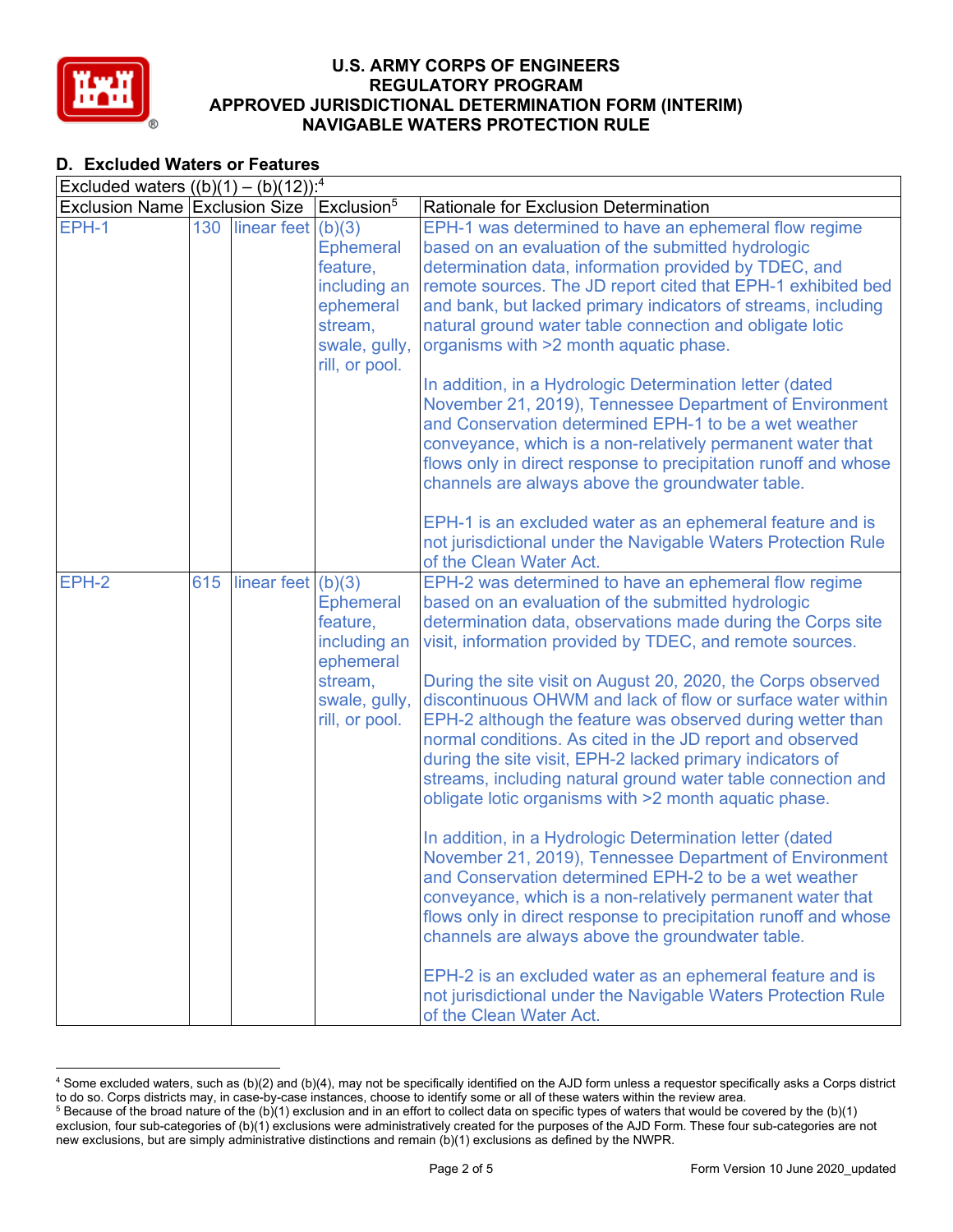

|                                                     |     |                        |                                                                                                         | NAVIOADLE WATERS FROTEGIJON RULE                                                                                                                                                                                                                                                                                                                                                                                                                                                                                                                                                                                                                                                                                                                                                                                                                                                                                                          |
|-----------------------------------------------------|-----|------------------------|---------------------------------------------------------------------------------------------------------|-------------------------------------------------------------------------------------------------------------------------------------------------------------------------------------------------------------------------------------------------------------------------------------------------------------------------------------------------------------------------------------------------------------------------------------------------------------------------------------------------------------------------------------------------------------------------------------------------------------------------------------------------------------------------------------------------------------------------------------------------------------------------------------------------------------------------------------------------------------------------------------------------------------------------------------------|
| Excluded waters $((b)(1) - (b)(12))$ : <sup>4</sup> |     |                        |                                                                                                         |                                                                                                                                                                                                                                                                                                                                                                                                                                                                                                                                                                                                                                                                                                                                                                                                                                                                                                                                           |
| Exclusion Name Exclusion Size                       |     |                        | Exclusion <sup>5</sup>                                                                                  | Rationale for Exclusion Determination                                                                                                                                                                                                                                                                                                                                                                                                                                                                                                                                                                                                                                                                                                                                                                                                                                                                                                     |
| EPH-4                                               |     | 384 linear feet (b)(3) | <b>Ephemeral</b><br>feature,<br>including an<br>ephemeral<br>stream,<br>swale, gully,<br>rill, or pool. | EPH-4 was determined to have an ephemeral flow regime<br>based on an evaluation of the submitted field data, information<br>provided by TDEC, and remote sources. The JD report cited<br>that EPH-4 exhibited bed and bank, but lacked primary<br>indicators of streams, including natural ground water table<br>connection and obligate lotic organisms with >2 month aquatic<br>phase.                                                                                                                                                                                                                                                                                                                                                                                                                                                                                                                                                  |
|                                                     |     |                        |                                                                                                         | In addition, in a Hydrologic Determination letter (dated<br>November 21, 2019), Tennessee Department of Environment<br>and Conservation determined EPH-4 to be a wet weather<br>conveyance, which is a non-relatively permanent water that<br>flows only in direct response to precipitation runoff and whose<br>channels are always above the groundwater table.                                                                                                                                                                                                                                                                                                                                                                                                                                                                                                                                                                         |
|                                                     |     |                        |                                                                                                         | EPH-4 is an excluded water as an ephemeral feature and is<br>not jurisdictional under the Navigable Waters Protection Rule<br>of the Clean Water Act.                                                                                                                                                                                                                                                                                                                                                                                                                                                                                                                                                                                                                                                                                                                                                                                     |
| EPH-5                                               | 150 | linear feet $(b)(3)$   | <b>Ephemeral</b><br>feature,<br>including an<br>ephemeral<br>stream,<br>swale, gully,<br>rill, or pool. | EPH-5 was determined to have an ephemeral flow regime<br>based on an evaluation of the submitted hydrologic<br>determination data, information provided by TDEC, and<br>remote sources. The JD report cited that EPH-5 exhibited bed<br>and bank, but lacked primary indicators of streams, including<br>natural ground water table connection and obligate lotic<br>organisms with >2 month aquatic phase.<br>In addition, in a Hydrologic Determination letter (dated<br>November 21, 2019), Tennessee Department of Environment<br>and Conservation determined EPH-5 to be a wet weather<br>conveyance, which is a non-relatively permanent water that<br>flows only in direct response to precipitation runoff and whose<br>channels are always above the groundwater table.<br>EPH-5 is an excluded water as an ephemeral feature and is<br>not jurisdictional under the Navigable Waters Protection Rule<br>of the Clean Water Act. |
| EPH-6                                               |     | linear feet $(b)(3)$   | <b>Ephemeral</b><br>feature,<br>including an<br>ephemeral<br>stream,<br>swale, gully,<br>rill, or pool. | EPH-6 was determined to have an ephemeral flow regime<br>based on an evaluation of the submitted hydrologic<br>determination data, information provided by TDEC, and<br>remote sources. The JD report cited that EPH-6 exhibited bed<br>and bank, but lacked primary indicators of streams, including<br>natural ground water table connection and obligate lotic<br>organisms with >2 month aquatic phase.<br>In addition, in a Hydrologic Determination letter (dated<br>November 21, 2019), Tennessee Department of Environment<br>and Conservation determined EPH-6 to be a wet weather<br>conveyance, which is a non-relatively permanent water that                                                                                                                                                                                                                                                                                 |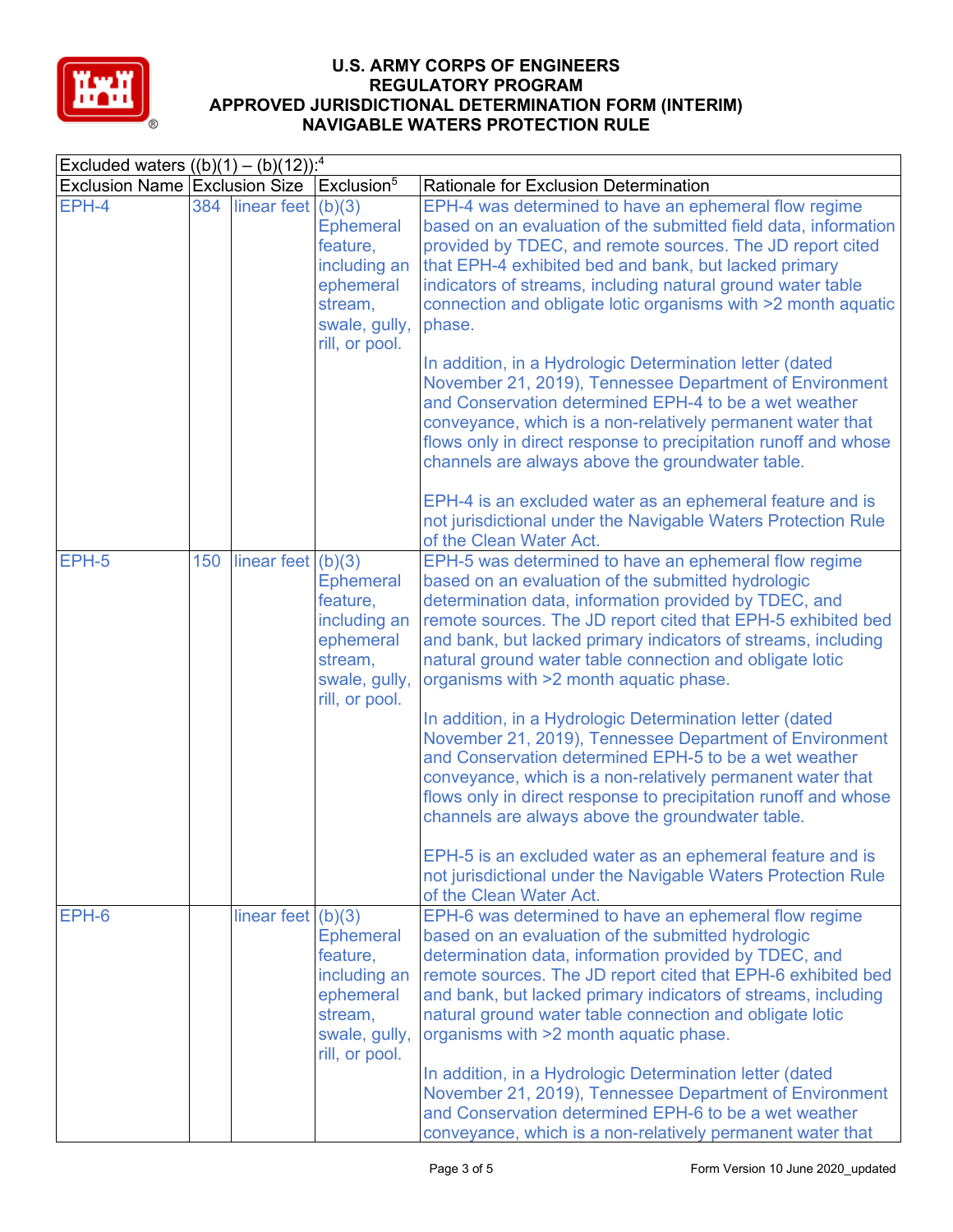

| NAVIGABLE WATERS FRUTEGIJON RULE |                                                     |                        |                                                                                                                                                                                                                                                                              |  |  |  |
|----------------------------------|-----------------------------------------------------|------------------------|------------------------------------------------------------------------------------------------------------------------------------------------------------------------------------------------------------------------------------------------------------------------------|--|--|--|
|                                  | Excluded waters $((b)(1) - (b)(12))$ : <sup>4</sup> |                        |                                                                                                                                                                                                                                                                              |  |  |  |
| Exclusion Name Exclusion Size    |                                                     | $\mathsf{Exclusion}^5$ | Rationale for Exclusion Determination                                                                                                                                                                                                                                        |  |  |  |
|                                  |                                                     |                        | flows only in direct response to precipitation runoff and whose<br>channels are always above the groundwater table.<br>EPH-6 is an excluded water as an ephemeral feature and is<br>not jurisdictional under the Navigable Waters Protection Rule<br>of the Clean Water Act. |  |  |  |

# **III. SUPPORTING INFORMATION**

**A. Select/enter all resources** that were used to aid in this determination and attach data/maps to this document and/or references/citations in the administrative record, as appropriate.

 $\boxtimes$  Information submitted by, or on behalf of, the applicant/consultant: "Jurisdictional Determination, Triple Crown Development, Wilson County, Tennessee" (dated September 19, 2019) and "Wetland Delineation Forms" (received September 2020)

This information is and is not sufficient for purposes of this AJD.

Rationale: The feature identified as WWC-3 in the JD report was determined to meet the criteria of a stream by Tennessee Department of Environment and Conservation (TDEC) and provided the Corps with supplemental information and a copy of the Hydrologic Determination letter (referenced below).

 $\Box$  Data sheets prepared by the Corps: Title(s) and/or date(s).

☒ Photographs: Other: Photographs provided in JD Report (dated 03/02/2017, taken during Corps site visit, and provided by TDEC (dated 10/22/2019)

- $\boxtimes$  Corps site visit(s) conducted on: August 20, 2020
- ☐ Previous Jurisdictional Determinations (AJDs or PJDs): ORM Number(s) and date(s).
- ☒ Antecedent Precipitation Tool: *provide detailed discussion in Section III.B*.
- ☒ USDA NRCS Soil Survey: Provided in JD report
- ☒ USFWS NWI maps: Provided in JD Report
- ☒ USGS topographic maps: Accessed October 30, 2020 via USGS TopoView website:

https://ngmdb.usgs.gov/topoview/viewer/#13/36.2176/-87.0022

## **Other data sources used to aid in this determination:**

| Data Source (select)         | Name and/or date and other relevant information                                                                           |
|------------------------------|---------------------------------------------------------------------------------------------------------------------------|
| <b>USGS Sources</b>          | $N/A$ .                                                                                                                   |
| <b>USDA NRCS WETS tables</b> | Included in Antecedent Precipitation Tool, determined to be wetter than normal                                            |
| Other NOAA data (specify)    | National Weather Service, Advanced Hydrologic Prediction Service                                                          |
| <b>USACE Sources</b>         | $N/A$ .                                                                                                                   |
| <b>LiDAR data/maps</b>       | U.S. Geological Survey, 20190711, USGS Lidar Point Cloud TN Middle B1 2018<br>1660685SE LAS 2019: U.S. Geological Survey. |
| <b>Other Sources</b>         | $N/A$ .                                                                                                                   |
| Other state/local data       | Tennessee Department of Environment and Conservation (TDEC), Hydrologic                                                   |
| (specify)                    | Determination (DWR ID No. 15079) (dated November 21, 2019)                                                                |

**B. Typical year assessment(s):** The Antecedent Precipitation Tool (APT) was used to evaluate the project area for the previous 90 days, with a date of August 20, 2020. A single point centered on the center of the review area was used to evaluate the rainfall data and was determined to be sufficient based on the small